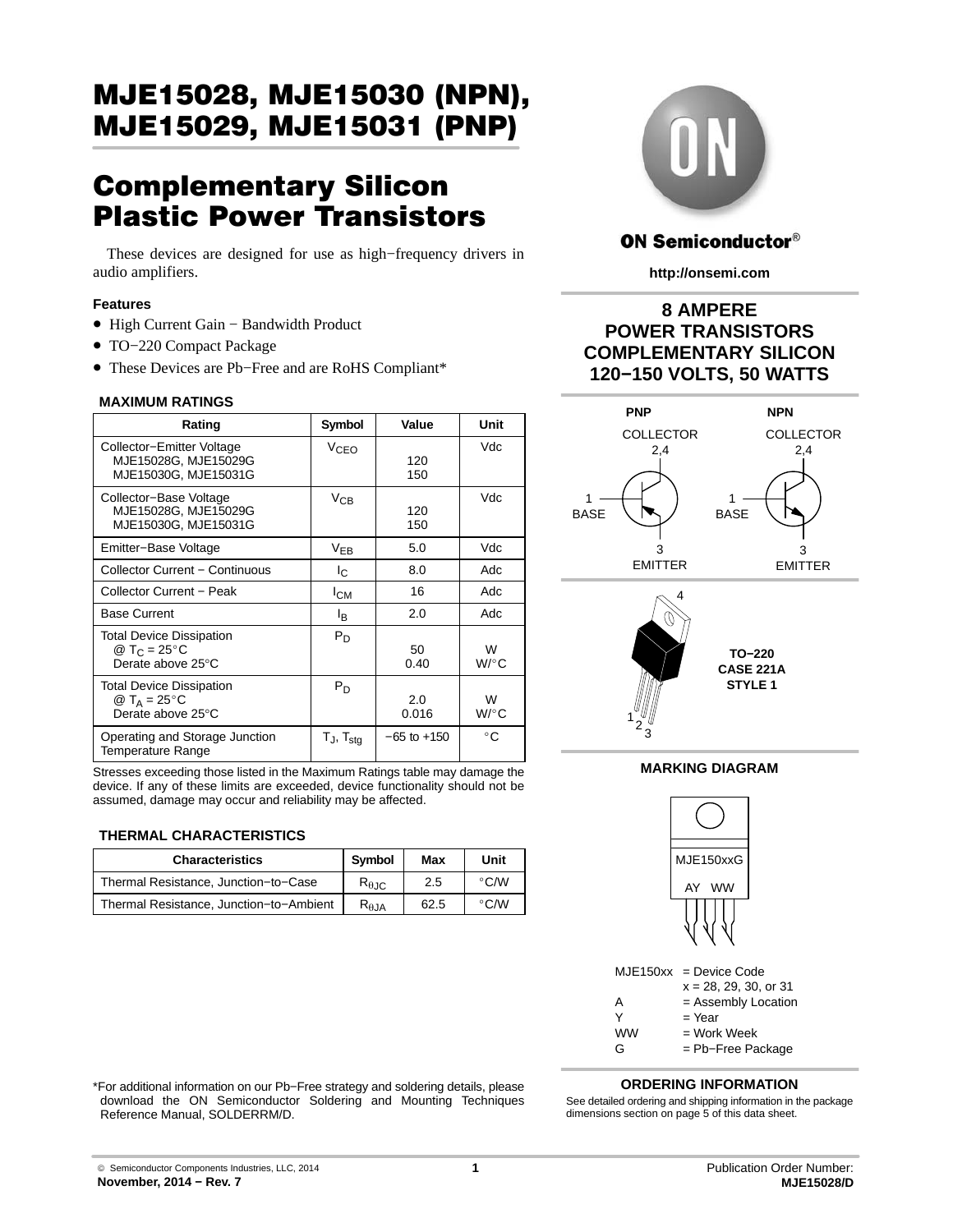# ELECTRICAL CHARACTERISTICS (T<sub>C</sub> = 25°C unless otherwise noted)

| <b>Characteristic</b>                                                                                                                                                                      | Symbol           | Min                  | <b>Max</b> | Unit        |
|--------------------------------------------------------------------------------------------------------------------------------------------------------------------------------------------|------------------|----------------------|------------|-------------|
| <b>OFF CHARACTERISTICS</b>                                                                                                                                                                 |                  |                      |            |             |
| Collector-Emitter Sustaining Voltage (Note 1)<br>$(I_C = 10 \text{ m}$ Adc, $I_B = 0$ )<br>MJE15028, MJE15029<br>MJE15030, MJE15031                                                        | $V_{CEO(sus)}$   | 120<br>150           |            | Vdc         |
| <b>Collector Cutoff Current</b><br>$(V_{CF} = 120$ Vdc, $I_B = 0$ )<br>MJE15028, MJE15029<br>$(V_{CF} = 150$ Vdc, $I_B = 0$ )<br>MJE15030, MJE15031                                        | ICEO             | -                    | 0.1<br>0.1 | mAdc        |
| <b>Collector Cutoff Current</b><br>$(V_{CB} = 120$ Vdc, $I_E = 0)$<br>MJE15028, MJE15029<br>$(V_{CB} = 150$ Vdc, $I_F = 0$ )<br>MJE15030, MJE15031                                         | I <sub>CBO</sub> |                      | 10<br>10   | <b>µAdc</b> |
| <b>Emitter Cutoff Current</b><br>$(V_{BF} = 5.0$ Vdc, $I_C = 0$ )                                                                                                                          | $I_{EBO}$        |                      | 10         | uAdc        |
| <b>ON CHARACTERISTICS (Note 1)</b>                                                                                                                                                         |                  |                      |            |             |
| <b>DC Current Gain</b><br>$(I_C = 0.1$ Adc, $V_{CE} = 2.0$ Vdc)<br>$(I_C = 2.0$ Adc, $V_{CF} = 2.0$ Vdc)<br>$(I_C = 3.0$ Adc, $V_{CE} = 2.0$ Vdc)<br>$(I_C = 4.0$ Adc, $V_{CF} = 2.0$ Vdc) | $h_{FE}$         | 40<br>40<br>40<br>20 |            |             |
| DC Current Gain Linearity<br>( $V_{CE}$ From 2.0 V to 20 V, I <sub>C</sub> From 0.1 A to 3 A)<br>(NPN to PNP)                                                                              | $h_{FE}$         | Typ<br>2<br>3        |            |             |
| <b>Collector-Emitter Saturation Voltage</b><br>$(I_C = 1.0$ Adc, $I_B = 0.1$ Adc)                                                                                                          | $V_{CE(sat)}$    |                      | 0.5        | Vdc         |
| Base-Emitter On Voltage<br>$(I_C = 1.0$ Adc, $V_{CE} = 2.0$ Vdc)                                                                                                                           | $V_{BE(on)}$     |                      | 1.0        | Vdc         |
| <b>DYNAMIC CHARACTERISTICS</b>                                                                                                                                                             |                  |                      |            |             |

| Current Gain – Bandwidth Product (Note 2)                                           |    |                          | MH. |
|-------------------------------------------------------------------------------------|----|--------------------------|-----|
| $(I_C = 500 \text{ m}$ Adc, $V_{CE} = 10 \text{ V}$ dc, f <sub>test</sub> = 10 MHz) | 30 | $\overline{\phantom{0}}$ |     |

Product parametric performance is indicated in the Electrical Characteristics for the listed test conditions, unless otherwise noted. Product performance may not be indicated by the Electrical Characteristics if operated under different conditions.

1. Pulse Test: Pulse Width  $\leq 300$  µs, Duty Cycle  $\leq 2.0\%$ .

2.  $f_T = |h_{fe}| \cdot f_{test}$ .



**Figure 1. Power Derating**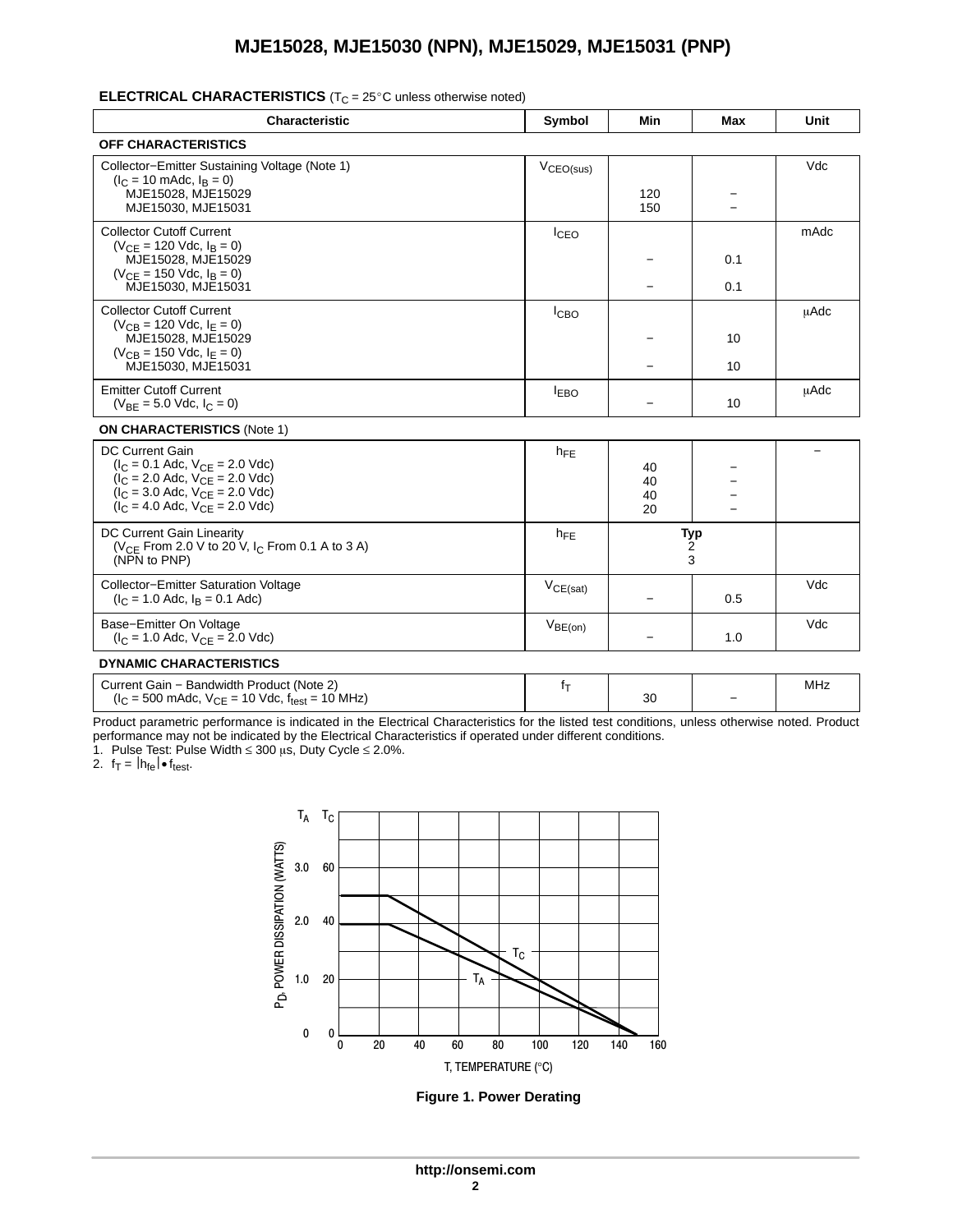

**Figure 2. Thermal Response**



**Figure 3. Forward Bias Safe Operating Area**



**Safe Operating Area**

There are two limitations on the power handling ability of a transistor: average junction temperature and second breakdown. Safe operating area curves indicate  $I_C - V_{CE}$ limits of the transistor that must be observed for reliable operation, i.e., the transistor must not be subjected to greater dissipation then the curves indicate. Example, the data of Figures 3 and 4 is based on  $T_{J(pk)} = 150^{\circ}$ C;

T<sub>C</sub> is variable depending on conditions. Second breakdown pulse limits are valid for duty cycles to 10% provided  $T_{J(nk)}$ pulse limits are valid for duty cycles to 10% provided  $T_{J(pk)}$ <br>< 150 $^{\circ}$ C.  $T_{J(pk)}$  may be calculated from the data in Figure 2. At high case temperatures, thermal limitations will reduce the power that can be handled to values less than the limitations imposed by second breakdown.



**Figure 5. Capacitances**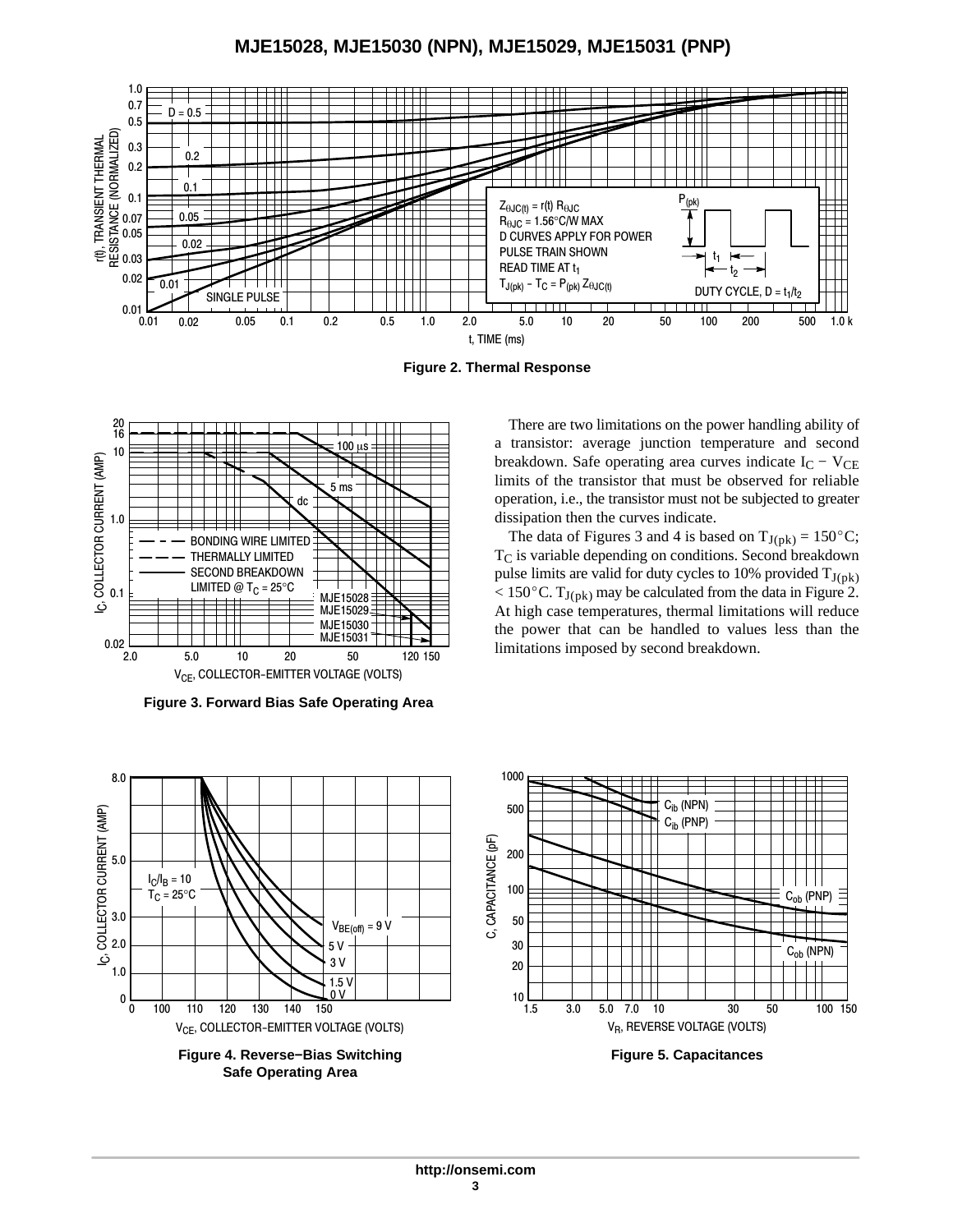



**Figure 7. Current Gain−Bandwidth Product**





**Figure 9. "On" Voltage**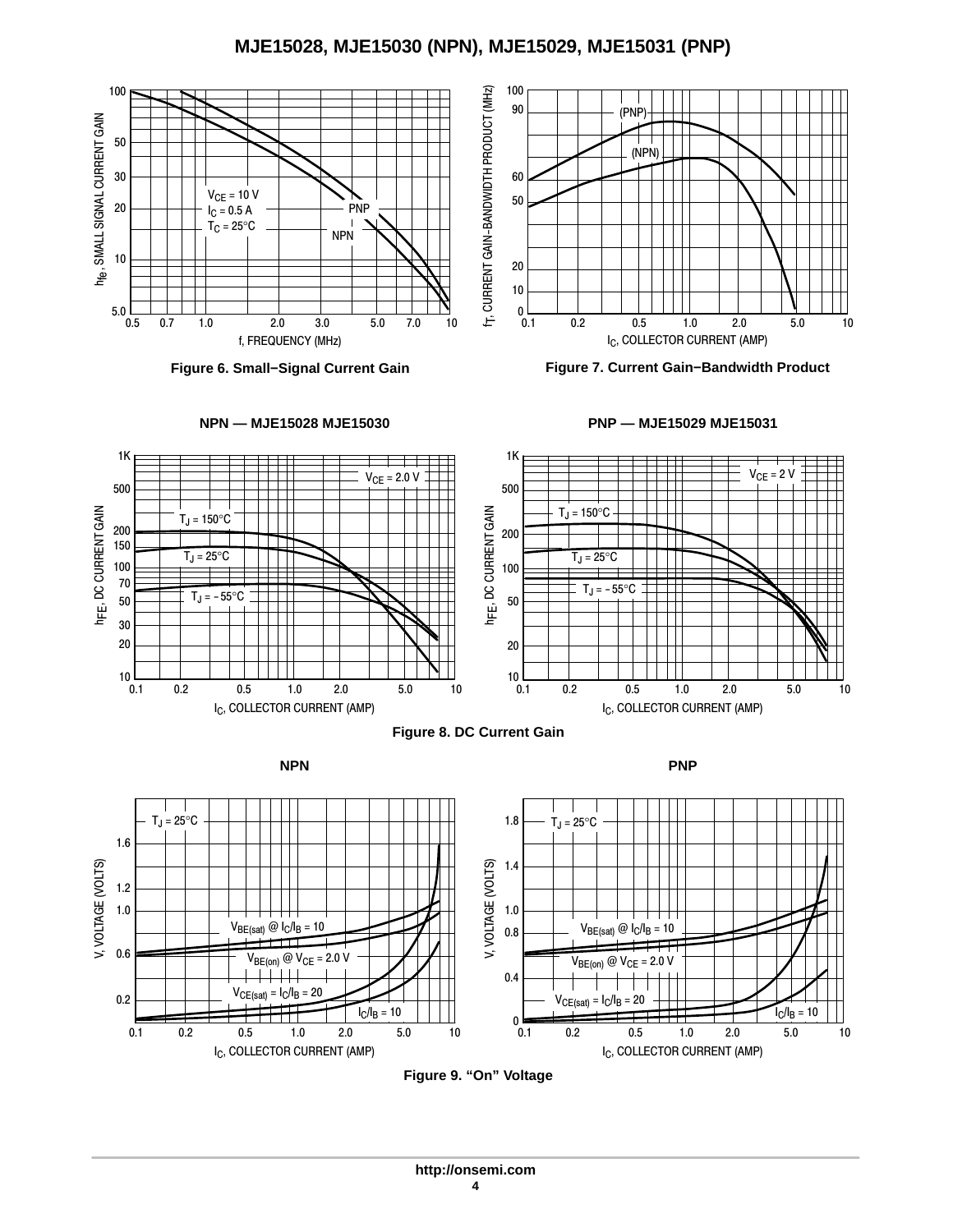<span id="page-4-0"></span>

## **ORDERING INFORMATION**

| <b>Device</b> | Package             | <b>Shipping</b> |
|---------------|---------------------|-----------------|
| MJE15028G     | TO-220<br>(Pb-Free) | 50 Units / Rail |
| MJE15029G     | TO-220<br>(Pb-Free) | 50 Units / Rail |
| MJE15030G     | TO-220<br>(Pb-Free) | 50 Units / Rail |
| MJE15031G     | TO-220<br>(Pb-Free) | 50 Units / Rail |